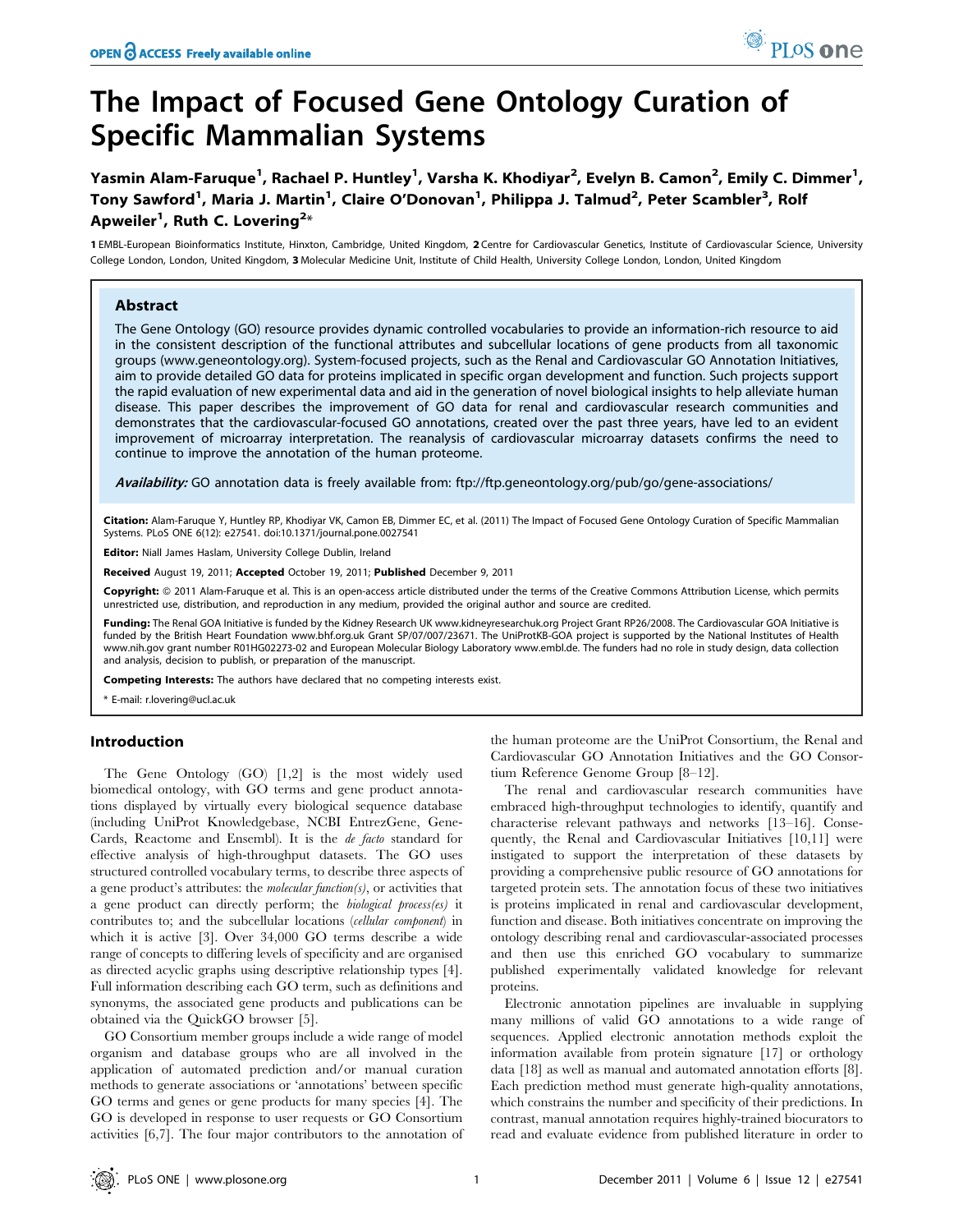associate appropriate GO terms to proteins [19,20]. Indisputably, manual annotation is a labor-intensive process, however, it does apply GO terms which are far more informative and accurate than can be achieved by the current electronic pipelines, providing a comprehensive, detailed summary of the published knowledge about a gene product. For example, the human protein WNT7A (www.ebi.ac.uk/QuickGO/GProtein?ac = O00755) has been annotated with the electronic InterPro2GO annotation GO:0007275, 'multicellular organismal development', however, the manual annotation effort has been able to additionally assign the more descriptive terms GO:0050768, 'negative regulation of neurogenesis' and GO:0051965, 'positive regulation of synaptogenesis', to this protein.

There are two general approaches which are used for the manual GO annotation of proteins: the protein-centric approach resulting in comprehensive annotation of a single protein (or protein family) or the process-centric approach in which a biocurator focuses on the annotation of all proteins involved in a single process. The protein-centric approach, has the advantage of identifying a protein's involvement in multiple processes, however it does mean that the biocurator may not appreciate the 'bigger picture' relevant to each process, and is more likely to use the available GO terms, rather than request new, more-specific ones. The Renal and Cardiovascular Initiatives mainly utilise the process-centric annotation approach, which leads to detailed curation of groups of similarly functioning proteins. Annotating to a specific process allows the biocurator to gain a more thorough understanding of the role played by each protein within a process, more consistent annotation of these proteins and consequently specific new GO terms tend to be more frequently requested, leading to improvements in a particular GO domain (e.g., the expansion of the plasma lipoprotein particle ontology from one term to eleven terms), or development of an extensive ontology, for example expanding the heart development [21] and kidney development ontologies). Process-focused GO annotation complements the existing GO annotations created by various model organism databases and specialist groups whose annotation sets are not focused on a particular biological area. Together both approaches provide the depth (process-focused approach) and breadth (non-focused approach) of annotations needed for information-rich interpretation of scientific studies.

Both the Renal and Cardiovascular Initiatives have enhanced the quality and quantity of GO terms associated with human proteins. Now that the more established Cardiovascular Initiative has entered its fourth year, we are able to demonstrate how the resulting cardiovascular annotation set can better assist in the interpretation of microarray datasets.

#### Results

## Impact of process-focused annotation on the depth of GO annotation

Improvements to protein annotation were measured by comparing the number and specificity of annotations supplied to human proteins by the Renal and Cardiovascular Initiatives with those supplied by other groups to the human proteome. The Cardiovascular and Renal Initiatives have increased the average number of GO annotations/protein for their prioritised protein lists, compared to the average number of GO annotations/protein in the human proteome. For example, on  $11<sup>th</sup>$  July 2011 the human proteome was manually annotated with an average of 10 GO terms per protein (15,866 proteins), whereas, the 4,500 human proteins prioritised for annotation by the Renal and Cardiovascular Initiatives have an average of 16 manual

annotations per protein. Improvements to the human GO annotation set were also measured by comparing the specificity of annotations supplied to human proteins by the Renal and Cardiovascular Initiatives with those supplied by other groups. This comparison demonstrated that the annotations contributed by the system focused annotation approaches supply high information content, indicated by the increase in the specificity of the terms applied (defined in terms of granularity, Figure 1). Performing the Mann Whitney U test on this data confirms that the median granularity of GO terms used in human protein annotation by both the Cardiovascular and Renal Initiatives is 8.0 (inter quartile range 6–10), compared to a median granularity of 7.0 (inter quartile range 5–9), for the GO terms used by other groups manually annotating to the human proteome  $(P<0.0001)$ .

## Impact of process-focused annotation on ontology development

At the start of the Renal and Cardiovascular GO initiatives, only 12 terms for heart development and 22 terms for kidney development were available in GO to cover the complex processes involved in the development, specification and differentiation of these organs and highly differentiated tissue specific cells. Therefore, to achieve improvements in these areas, both curator and workshop-led ontology development activities were instigated. Cross-species collaborations ensured that organism anatomy was correctly applied by the new GO terms and facilitated speciesneutral ontology development, which supports the transfer of annotations from characterised to poorly-studied, closely-related species. These activities generated 283 cardiovascular terms [21] and 479 renal terms, and a small section of the improved GO for kidney development terms, with associated annotations, is shown (Figure 2; a search at AmiGO http://amigo.geneontology.org with GOC:mtg\_heart or GOC:mtg\_kidney gives a full list of these new GO terms). Improving the ontology enables more specific gene groups to be created, For example, using the new kidney terms in the ontology, 24 human proteins are now annotated with the informative biological process GO term 'metanephric renal vesicle morphogenesis', rather than the only appropriate GO term previously available 'kidney development', which is associated with over 200 human proteins. In comparison, there are currently only 34 terms describing the biological processes involved in eye development, demonstrating that the ontologies relevant to complex organ systems without focused annotation efforts are not being prioritised for ontology development.

# Impact of process-focused annotation on highthroughput data analysis

The Cardiovascular Initiative began in 2007 and the manual annotations added since then have led to the generation of a large GO annotation dataset. This set was therefore chosen to examine the possible impact on the analysis of two separate highthroughput datasets, as described below.

Analysis 1. A microarray dataset was chosen for reanalysis that had examined differentially regulated genes in peripheral blood mononuclear cells from patients with systemic sclerodermarelated pulmonary arterial hypertension (PAH-SSc) compared to healthy controls [22]. The original interpretation of this microarray dataset was achieved using GenMAPP and MAPPFinder which identified 9 GO terms as enriched in this dataset, including 'angiogenesis', 'chemotaxis' and 'inflammatory response' (see Table 1). Without the raw data we were unable to use the MAPPFinder tool used by Grigoryev et al., instead we used three different GO term enrichment tools to look at how data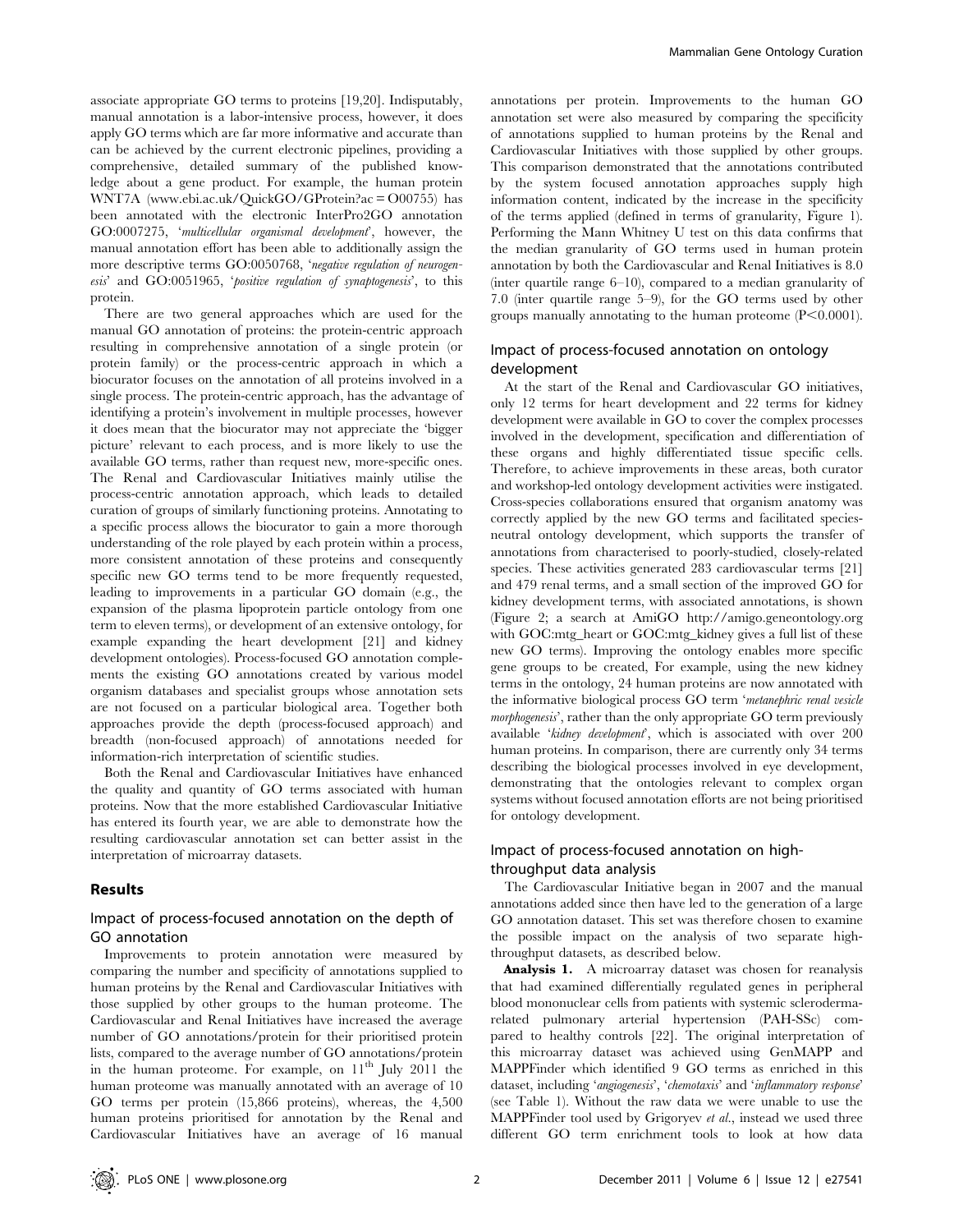

Figure 1. Distribution of GO term specificity by annotation source. Accumulative frequency of the distribution of GO terms applied in human annotations. Manual annotations created by the Cardiovascular and Renal Initiative, compared to those created by annotation groups without a system focused approach. Mann Whitney U confirms that the median granularity of GO terms used in human protein annotation by the Cardiovascular and Renal Initiatives is 8.0 (inter quartile range 6–10), compared to a median granularity of 7.0 (inter quartile range 5–9), for the GO terms used by other groups manually annotating to the human proteome ( $P<0.0001$ ). doi:10.1371/journal.pone.0027541.g001



Figure 2. AmiGO 'Tree View' image of part of the kidney developmental process ontology. The 'tree view' in AmiGO (http://amigo. geneontology.org) showing the GO term parents of GO:0003337 'mesenchymal to epithelial transition involved in metanephros morphogenesis'. The most specific twelve GO terms (shaded) were amongst the 470 new terms created following the kidney development ontology workshop. The numbers in brackets indicate the number of **human** proteins annotated to the GO term, or one of its child terms (07<sup>th</sup> October 2011). [I] is\_a parentchild relationship, 'P' part\_of parent-child relationship. doi:10.1371/journal.pone.0027541.g002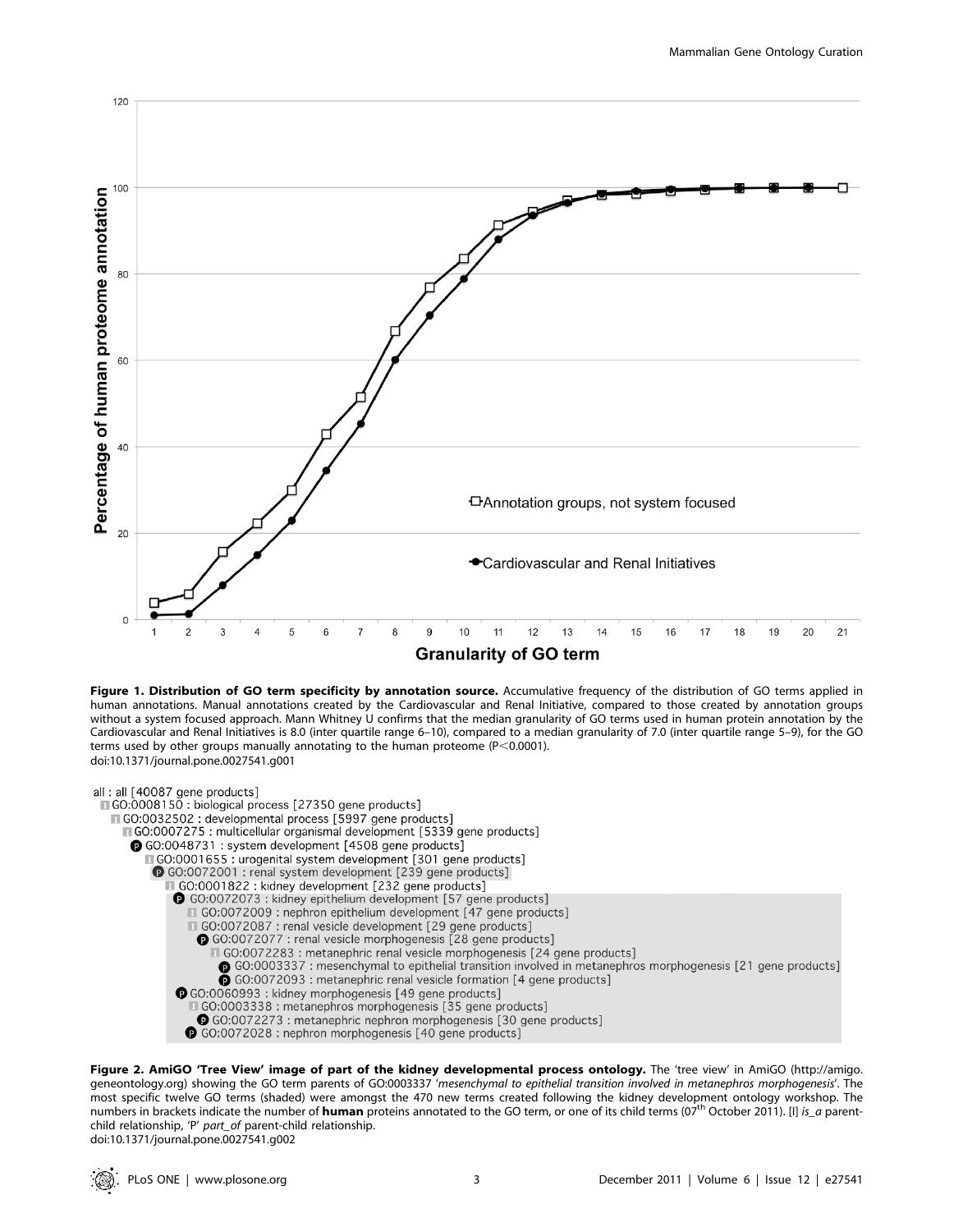Table 1. Comparison of PAH-SSc microarray data analysis using MAPPFinder in 2008 and GO-Elite, Ontologizer and ProfCom GO in 2011.

|                                              | <b>GenMAPP analysis</b><br>Grigoryev et al, 2008 |    |     | <b>GenMAPP GO-Elite</b><br>analysis June 2011 |                           |                  | <b>Ontologizer analysis</b><br><b>March 2011</b> |                |                  | <b>ProfCom GO analysis</b><br><b>March 2011</b> |                           |                  |
|----------------------------------------------|--------------------------------------------------|----|-----|-----------------------------------------------|---------------------------|------------------|--------------------------------------------------|----------------|------------------|-------------------------------------------------|---------------------------|------------------|
| <b>GO</b> term                               | Z-score                                          | s  | P   | Z-score                                       | $\mathsf{s}$<br>$t = 262$ | P<br>$t = 17158$ | p-value<br>(Adj)                                 | s<br>$t = 264$ | P<br>$t = 18249$ | p-value                                         | $\mathsf{s}$<br>$t = 265$ | P<br>$t = 18257$ |
| angiogenesis                                 | 5.534                                            | 6  | 41  | 6.3                                           | 11                        | 137              |                                                  | 15             | 248              | 8.00E-02                                        | 9                         | 122              |
| chemotaxis                                   | 6.457                                            | 10 | 111 | 4.75                                          | 20                        | 484              | $\mathbf{1}$                                     | 20             | 525              | 7.50E-02                                        | $\overline{q}$            | 121              |
| inflammatory response                        | 8.429                                            | 18 | 179 | 6.6                                           | 17                        | 265              |                                                  | 23             | 361              | 2.03E-04 16                                     |                           | 224              |
| cellular component movement                  | 4.378                                            | 11 | 108 | 7.5                                           | 28                        | 506              | $\mathbf 0$                                      | 35             | 701              | 9.90E-02                                        | -8                        | 98               |
| G-protein coupled receptor signaling         | 5.576                                            | 15 | 825 | 3.66                                          | 18                        | 524              |                                                  | 19             | 573              | N/A                                             | N/A                       | N/A              |
| cell-cell signaling                          | 3.208                                            | 11 | 283 | $-0.36$                                       | 8                         | 597              | $\mathbf{1}$                                     | 15             | 877              | N/A                                             | N/A                       | N/A              |
| sensory perception                           | 2.323                                            |    | 472 | N/A                                           | N/A                       | N/A              |                                                  | 3              | 835              | N/A                                             | N/A                       | N/A              |
| antimicrobial humoral response               | 2.706                                            | 6  | 84  | N/A                                           | N/A                       | N/A              | N/A                                              | N/A            | N/A              | N/A                                             | N/A                       | N/A              |
| Negative regulation of cell<br>proliferation | 3.383                                            | 9  | 136 | 4.07                                          | 16                        | 403              |                                                  | 16             | 399              | N/A                                             | N/A                       | N/A              |

Significant Z-scores and p-values are highlighted in bold text. GO processes with Z scores >1.96 identified by MAPPFinder and GO-Elite are considered as significantly enriched [22]; adjusted p-values<0.1 identified by Ontologizer [24] are considered as significantly enriched; P-values.<0.01 identified by ProfCom GO [25] are considered as significantly enriched. S = study count, P = population count, t = number of protein IDs.

doi:10.1371/journal.pone.0027541.t001

interpretation changes with the addition of new GO annotations. The analysis tools GO-Elite, the sister program of MAPPFinder [23], which was expected to produce similar results to MAPPFinder, Ontologizer [24] and ProfCom GO [25]. The latter two tools were chosen as they were widely-respected, popular tools that facilitated the inclusion of specified and filtered GO annotation datasets.

Re-analysis of the original Grigoryev et al. dataset with GO-Elite (Table S1) confirmed that the majority of the GO terms identified by Grigoryev et al. were also significantly enriched using the 2011 dataset. However, 3 terms, 'cell-cell signalling', 'sensory perception' and 'antimicrobial humoral response' described by Grigoryev et al. as being enriched were no longer identified. In contrast to this we found only one GO term significantly enriched in the Ontologizer analysis and one term in the ProfCom GO analysis that were also reported as enriched by Grigoryev et al. ('cellular component movement' and 'inflammatory response' respectively, see Table 1). However, GO terms closely related to several of the terms identified by Grigoryev et al. were enriched using Ontologizer and ProfCom. For example, the Ontologizer analysis identifies the GO terms 'response to stimulus' and 'locomotion', and these terms are parents to the 'chemotaxis' term identified by Grigoryev et al. (see Figure 3 and Table 2). The ProfCom GO analysis also enriched for the 'chemotaxis'-related term 'leukocyte migration', and the 'antimicrobial humoral response' related term 'response to lipopolysaccharide' (Table 3).

The re-analysis of the Grigoryev et al. dataset using the more recent GO annotation datasets identified the significant enrichment of additional GO terms, which were not originally reported. In total the GO-Elite analysis identified 696 significantly enriched 'biological process' GO terms, Ontologizer 24 GO terms, and ProfCom GO 10 GO terms, many of which are relevant to the PAH-SSc phenotype such as 'response to cytokine stimulus', 'response to organic cyclic substance' and 'regulation of NF-kappaB import into nucleus' (Tables S1, 2 and 3). In order to fully examine the impact of the Cardiovascular Initiative on the analysis of the PAH-SSc dataset, the term enrichment was repeated using the March 2011 GO annotation dataset from which all of the Cardiovascular Initiative submitted annotations had been removed (13,000 annotations). Unfortunately, only the Ontologizer and ProfCom GO tools

provided the facility to input these filtered datasets. Removing the Cardiovascular Initiative annotations decreased the significance of the majority of the enriched GO terms, and 6 GO terms were no longer significantly enriched (Table 2). Several of these 6 GO terms are relevant to the disease phenotype; e.g. 'cytokine production' and 'nitric oxide metabolic process' (Table 2), confirming an improved interpretation of the dataset with the annotations supplied by the Cardiovascular Initiative. A difference in the analysis of the PAH-SSc dataset was also seen using ProfCom GO and the full GO annotation dataset compared to the filtered annotation dataset (Table 3), with relevant terms such as 'positive regulation of nitric oxide biosynthetic process' and 'cytokine-mediated signalling pathway' only significantly enriched with the inclusion of the Cardiovascular Initiative annotations.

Analysis 2. A macrophage microarray dataset was chosen as macrophages play a key role in atherosclerosis and because proteins associated with immune system processes have not previously been targeted for GO annotation. The microarray dataset contained 342 mouse genes differentially expressed in resolution-phase macrophage verses naïve and inflammatory macrophages [26]. Resolution-phase macrophages are a newly identified class of macrophage, with a hybrid phenotype between the alternatively and classically activated macrophage classes [27]. After full annotation of 37 of these genes we used Ontologizer to analyse the full differentially expressed dataset using the mouse GO annotation dataset available before our targeted annotation of a subset of these genes (December 2010) and compared this to the analysis of the same microarray dataset using a later version of the mouse GO annotation dataset (April 2011), which would have also included annotations created during this time by Mouse Genome Informatics. GO term enrichment of this macrophage microarray dataset using the December 2010 GO dataset identified 2 significantly enriched 'biological process' GO terms: 'cell activation' and 'immune system process' (Table 4). The reanalysis using the more recent GO annotation dataset (April 2011) substantially improved the interpretation of the dataset, not only identifying an additional 7 significantly enriched GO terms, but also enriching for GO terms which suggest an involvement of resolution-phase macrophages in stimulating 'leukocyte apoptosis', 'cytokine production' and 'cell proliferation' [26].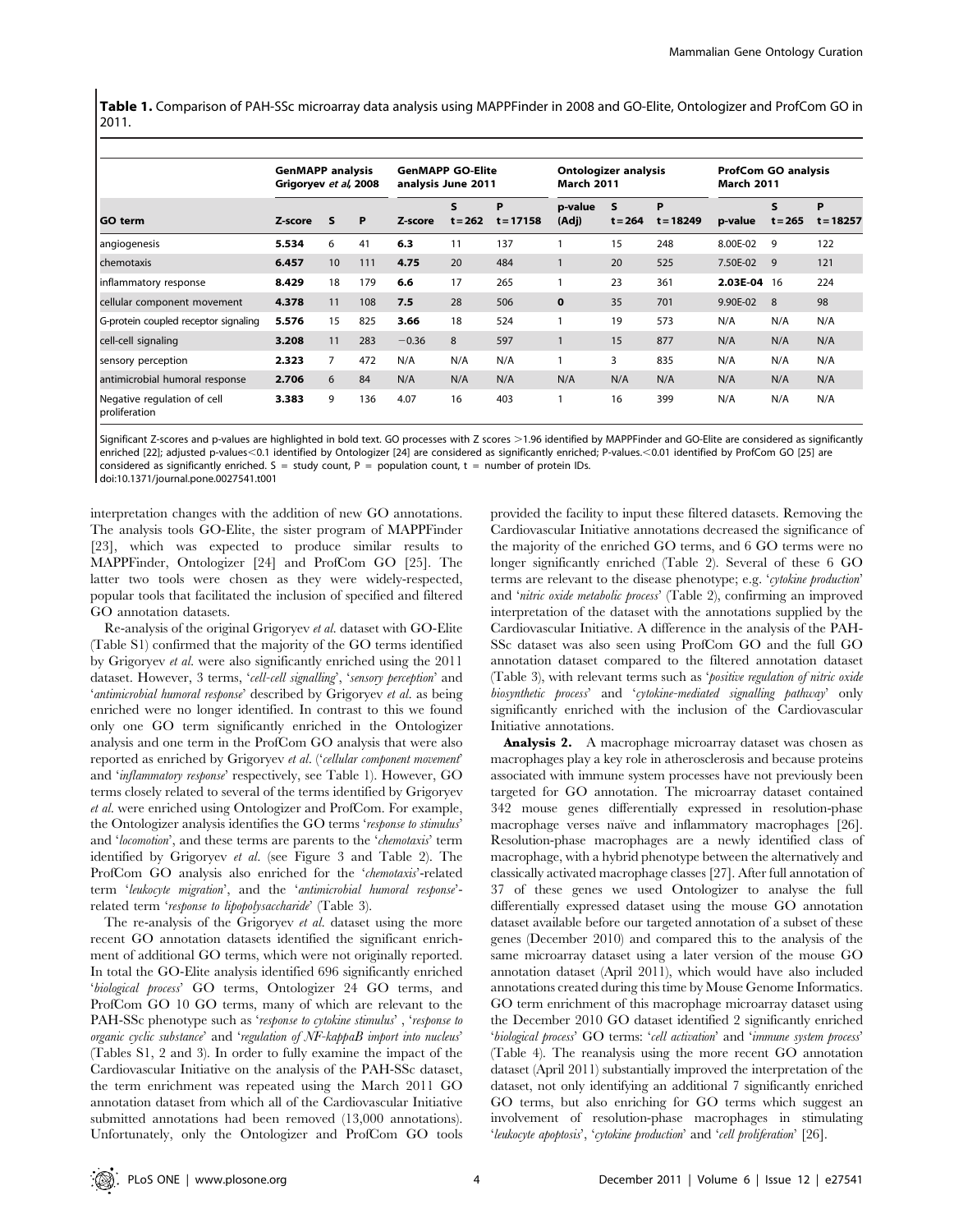

QuickGO - http://www.ebi.ac.uk/QuickGO

Figure 3. QuickGO term display. QuickGO (www.ebi.ac.uk/QuickGO) ancestor chart showing information for GO:0006935 'chemotaxis' and its 'is\_a' parent relationships within the hierarchical directed acyclic graph. The GO terms 'chemotaxis', 'locomotion' and 'response to stimulus' are highlighted to illustrate their parent-child relationships. The child term details are displayed for the GO term 'chemotaxis'. doi:10.1371/journal.pone.0027541.g003

#### Discussion

The interpretation of large-scale genetic, genomic and proteomic studies depends on computational analyses that incorporate functional annotations. The large number of publications from microarray and proteomics investigations which evaluate the involvement of large sets of genes or proteins in a particular process or response demonstrate that ontological resources, such as Gene Ontology, are routinely used to inform results.

There is a multitude of freely available GO term enrichment tools to use for the interpretation of high-throughput datasets. These tools apply different analysis methods, statistics, multiple correction methods, filters and versions of the GO Consortium ontology and annotation files to analyse gene or protein lists [28]. In this paper, we compare the analysis of a single microarray dataset using four different term enrichment tools, each of which provide different, but often overlapping, data interpretation.

The Ontologizer Parent-Child Intersection analysis takes into account relationships within the GO hierarchy [24] and identifies 24 GO terms as enriched in the PAH-SSc dataset (Table 2). This approach avoids false positives by only regarding a parent term as significant and not any of its child terms, which may have also been over-represented in the annotation set. In contrast, ProfCom GO uses the computationally efficient greedy heuristics algorithm, which identifies the best local solution while searching the global optimum [25] and identifies only 10 significantly enriched GO terms (Table 3). While GO-Elite uses a term-for-term approach, giving a standardised difference (Z-score) based on a hypergeometric distribution [23], and hence finds 700 GO terms that are significantly enriched in this dataset (Table S1).

Such variability in the number of GO terms enriched in each of these analysis tools brings into question the robustness of the GO term enrichment approach, however, there is some consistency in the results obtained and an enrichment of several 'biological processes' with known roles in pulmonary arterial hypertension (PAH) and scleroderma, with each of the tools. For example, vascular remodeling plays an important role in PAH [29] and GO terms relating to this process are enriched using all of the four tools, 'angiogenesis' (MAPPFinder and GO-Elite), 'positive regulation of smooth muscle cell proliferation' (ProfCom GO and GO-Elite), 'nitric oxide metabolic process' (Ontologizer) and 'positive regulation of nitric oxide biosynthetic process' (ProfCom GO and GO-Elite, Tables 1, 2, 3 and S1). In addition, systemic scleroderma is an autoimmune disease [22] and the consistent significant enrichment of 'cytokine production' (Ontologizer and GO-Elite), 'cytokine-mediated signaling pathway' (ProfCom GO and GO-Elite), and 'inflammatory response' (MAPP-Finder, ProfCom GO and GO-Elite) reflects the inflammatory aspect to this disease. The comparison of GO terms enriched using these four tools therefore confirms that despite the different outputs there is some reproducibility in the interpretation of this dataset. Some specific GO terms identified in only one or two of the analyses also are consistent with the inflammatory nature of the disease, such as 'regulation of NF-kappaB import into nucleus' and 'leukocyte migration', and also reflect the treatment of the disease, for example 'response to organic cyclic substance', all of the PAH-SSc patients were on medication, the majority of which were organic cyclic compounds [22].

A comparison of the significantly enriched GO terms identified using the Cardiovascular Initiative inclusive GO annotation dataset against those enriched without these annotations, confirmed that annotations created by the Cardiovascular Initiative have improved the analysis of the PAH-SSc dataset, using both Ontologizer and ProfCom GO (Tables 2 and 3). Hence, our analyses confirm that GO annotations created through three years of annotation focused on cardiovascular-relevant proteins, rather than specific annotation of just a few genes within a study dataset, has led to a significantly improved interpretation of this PAH-SSc dataset.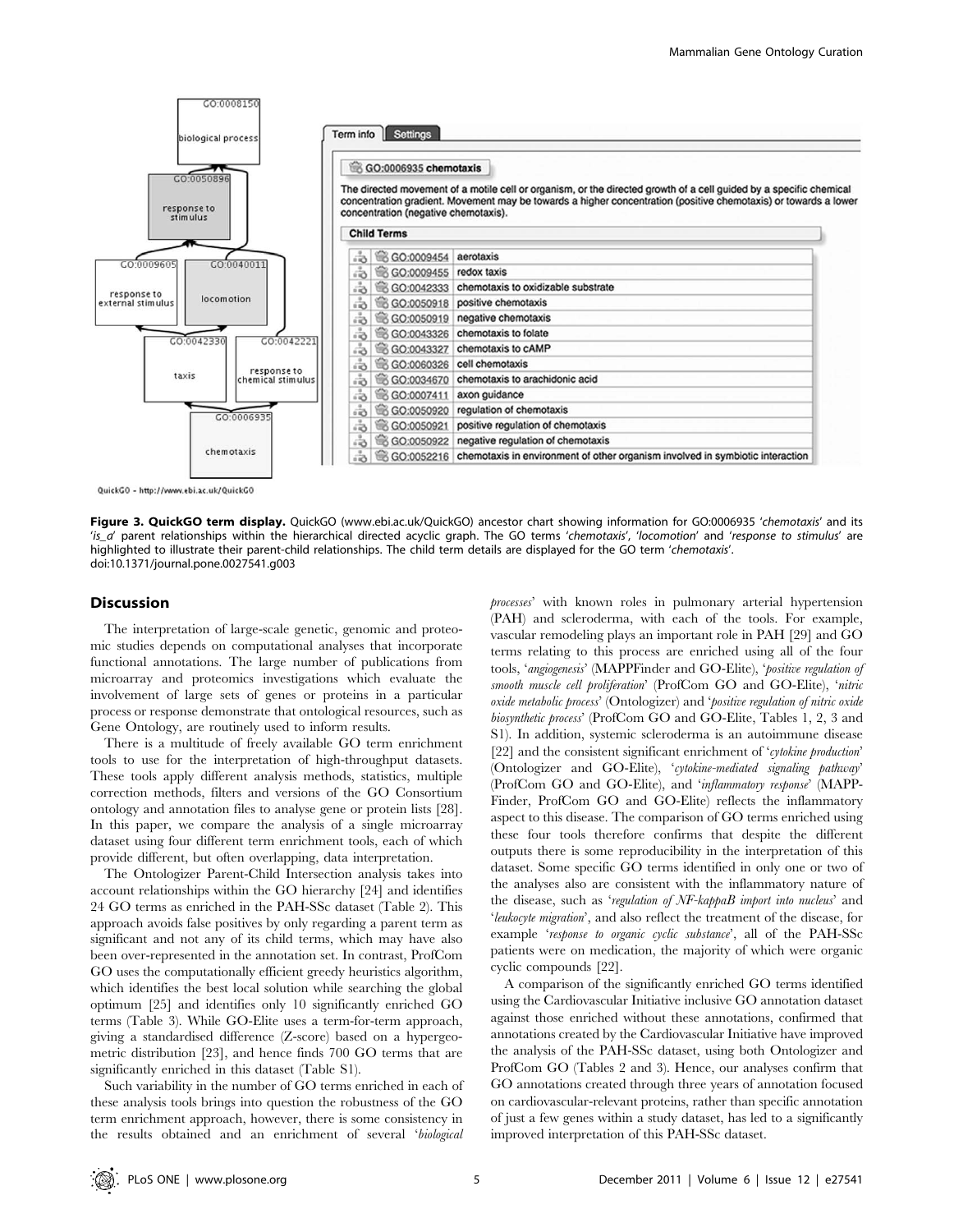Table 2. Comparison of Ontologizer PAH-SSc microarray data analysis using GO annotation dataset with and without the human protein annotations submitted by the Cardiovascular Initiative.

|              |                                              | GO dataset including Cardiovascular Initiative<br>annotations |                  |                                      | <b>GO dataset without Cardiovascular Initiative</b><br>annotations |          |                  |                                      |                                             |
|--------------|----------------------------------------------|---------------------------------------------------------------|------------------|--------------------------------------|--------------------------------------------------------------------|----------|------------------|--------------------------------------|---------------------------------------------|
| <b>GO ID</b> | GO term                                      | p-value                                                       | p-value<br>(Adj) | <b>Study</b><br>count<br>$(t = 264)$ | <b>Population</b><br>count<br>$(t = 18249)$                        | p-value  | p-value<br>(Adj) | <b>Study</b><br>count<br>$(t = 264)$ | <b>Population</b><br>count<br>$(t = 18244)$ |
| GO:0002376   | immune system process                        | 1.38E-20                                                      | 0                | 77                                   | 1487                                                               | 2.73E-18 | $\mathbf 0$      | 71                                   | 1406                                        |
| GO:0065007   | biological regulation                        | 1.15E-10                                                      | $\bf{0}$         | 183                                  | 8119                                                               | 3.02E-10 | $\bf{0}$         | 179                                  | 7943                                        |
| GO:0050896   | Response to stimulus                         | 2.93E-10                                                      | 0                | 155                                  | 6423                                                               | 1.57E-09 | 0                | 151                                  | 6318                                        |
| GO:0040011   | Locomotion                                   | 8.55E-09                                                      | $\mathbf 0$      | 42                                   | 970                                                                | 4.88E-07 | $\mathbf 0$      | 36                                   | 883                                         |
| GO:0016265   | Death                                        | 1.56E-08                                                      | 0                | 53                                   | 1431                                                               | 6.33E-09 | 0                | 52                                   | 1354                                        |
| GO:0023052   | Signaling                                    | 1.76E-08                                                      | $\mathbf{0}$     | 107                                  | 4017                                                               | 6.16E-09 | $\mathbf 0$      | 106                                  | 3898                                        |
| GO:0006928   | cellular component movement                  | 6.01E-08                                                      | 0                | 35                                   | 701                                                                | 9.27E-07 | $\mathbf 0$      | 30                                   | 612                                         |
| GO:0032502   | developmental process                        | 1.15E-07                                                      | $\mathbf 0$      | 98                                   | 3678                                                               | 1.67E-07 | $\mathbf 0$      | 95                                   | 3553                                        |
| GO:0001775   | cell activation                              | 1.73E-07                                                      | 0.002            | 32                                   | 632                                                                | 7.56E-06 | 0                | 27                                   | 575                                         |
| GO:0006950   | Response to stress                           | 4.68E-07                                                      | 0.002            | 92                                   | 2552                                                               | 1.57E-05 | 0.004            | 84                                   | 2448                                        |
| GO:0008283   | cell proliferation                           | 3.15E-06                                                      | 0.002            | 42                                   | 1205                                                               | 2.37E-05 | 0.006            | 37                                   | 1091                                        |
| GO:0009987   | cellular process                             | 1.27E-05                                                      | 0.004            | 229                                  | 12453                                                              | 7.36E-06 | $\mathbf 0$      | 228                                  | 12356                                       |
| GO:0032501   | multicellular organismal process             | 3.01E-05                                                      | 0.008            | 117                                  | 5194                                                               | 3.81E-05 | 0.01             | 114                                  | 5054                                        |
| GO:0048518   | positive regulation of biological<br>process | 3.91E-05                                                      | 0.01             | 87                                   | 2786                                                               | 1.60E-04 | 0.05             | 78                                   | 2541                                        |
| GO:0022610   | biological adhesion                          | 4.59E-05                                                      | 0.01             | 30                                   | 827                                                                | 5.74E-04 | 0.186            | 26                                   | 782                                         |
| GO:0009605   | Response to external stimulus                | 6.49E-05                                                      | 0.014            | 44                                   | 1033                                                               | 1.66E-04 | 0.05             | 40                                   | 952                                         |
| GO:0001816   | Cytokine production                          | 6.75E-05                                                      | 0.014            | 18                                   | 289                                                                | 1.64E-03 | 0.458            | 13                                   | 227                                         |
| GO:0048519   | Negative regulation of biological<br>process | 7.13E-05                                                      | 0.016            | 77                                   | 2404                                                               | 4.42E-04 | 0.144            | 68                                   | 2190                                        |
| GO:0051674   | localization of cell                         | 7.73E-05                                                      | 0.016            | 29                                   | 606                                                                | 1.27E-03 | 0.37             | 23                                   | 515                                         |
| GO:0051179   | Localization                                 | 1.14E-04                                                      | 0.038            | 87                                   | 3669                                                               | 2.48E-04 | 0.078            | 82                                   | 3482                                        |
| GO:0065008   | regulation of biological quality             | 1.80E-04                                                      | 0.06             | 72                                   | 2199                                                               | 2.39E-04 | 0.076            | 67                                   | 2024                                        |
| GO:0042221   | Response to chemical stimulus                | 2.13E-04                                                      | 0.076            | 74                                   | 2177                                                               | 1.25E-03 | 0.364            | 67                                   | 2048                                        |
| GO:0046209   | nitric oxide metabolic process               | 2.41E-04                                                      | 0.094            | 6                                    | 51                                                                 | 2.88E-02 | $\mathbf{1}$     | 3                                    | 40                                          |
| GO:0003013   | circulatory system process                   | 9.57E-04                                                      | 0.318            | 12                                   | 263                                                                | 2.16E-04 | 0.068            | 12                                   | 226                                         |

Significant adjusted p-values are highlighted in bold text. GO processes with adjusted p-values<0.1 identified by Ontologizer [24] are considered as significantly enriched.  $t =$  number of protein IDs.

doi:10.1371/journal.pone.0027541.t002

Similarly, the comprehensive GO annotation of only 37 of the 342 mouse genes differentially expressed in resolving macrophage versus naïve and inflammatory macrophages, demonstrates that improved annotation of even a small number of process-specific proteins can result in significant enrichment of relevant GO terms in the analysis of a specific large-scale proteomic or genomic dataset (Table 4).

## Conclusion

The Cardiovascular and Renal GO Annotation Initiative approaches have been able to supply high-quality, detailed annotations and specific GO terms. A limited analysis of this data, through reanalysis of GO term enrichment results of the human PAH-SSc and mouse macrophage datasets demonstrate the impact that these focused annotation efforts can have on the interpretation of high-throughput datasets. These results also confirm the need for comprehensive, information-rich annotation datasets and a more knowledgeable use of existing public data to aid in pathway identification and to fully harness bioresources and biomodelling. Hence the continued improvements in both protein GO annotation and ontology development can enable researchers to gain improved biological insights into their proteins of interest and hence guide their future research towards alleviating various human diseases.

Although the Renal and Cardiovascular Initiatives' curators have focused on the annotation of a limited number of proteins, these projects aim to annotate a wide range of functions and processes, not just those associated with renal and cardiovascular processes. However, the production of a process bias in the human annotation dataset is a possible side effect of this approach, which could impact on the analysis of high-throughput datasets. As yet, we have found no evidence of unexpected cardiovascular and renal terms, being detected in term enrichment analyses. Recent microarray analysis, using GO, of vulvar carcinoma [30] and H5N1 influenza infected lungs [31] mostly identified enrichment of only general biological process terms, such as 'cell death', 'cell growth', 'cell communication' and 'cell-to-cell signaling'. Although, the lung analysis also identified enrichment of more specific GO terms, such as 'viral reproduction', 'chemotaxis' and 'vesicle-mediated transport'. As the Cardiovascular Initiative has identified over a fifth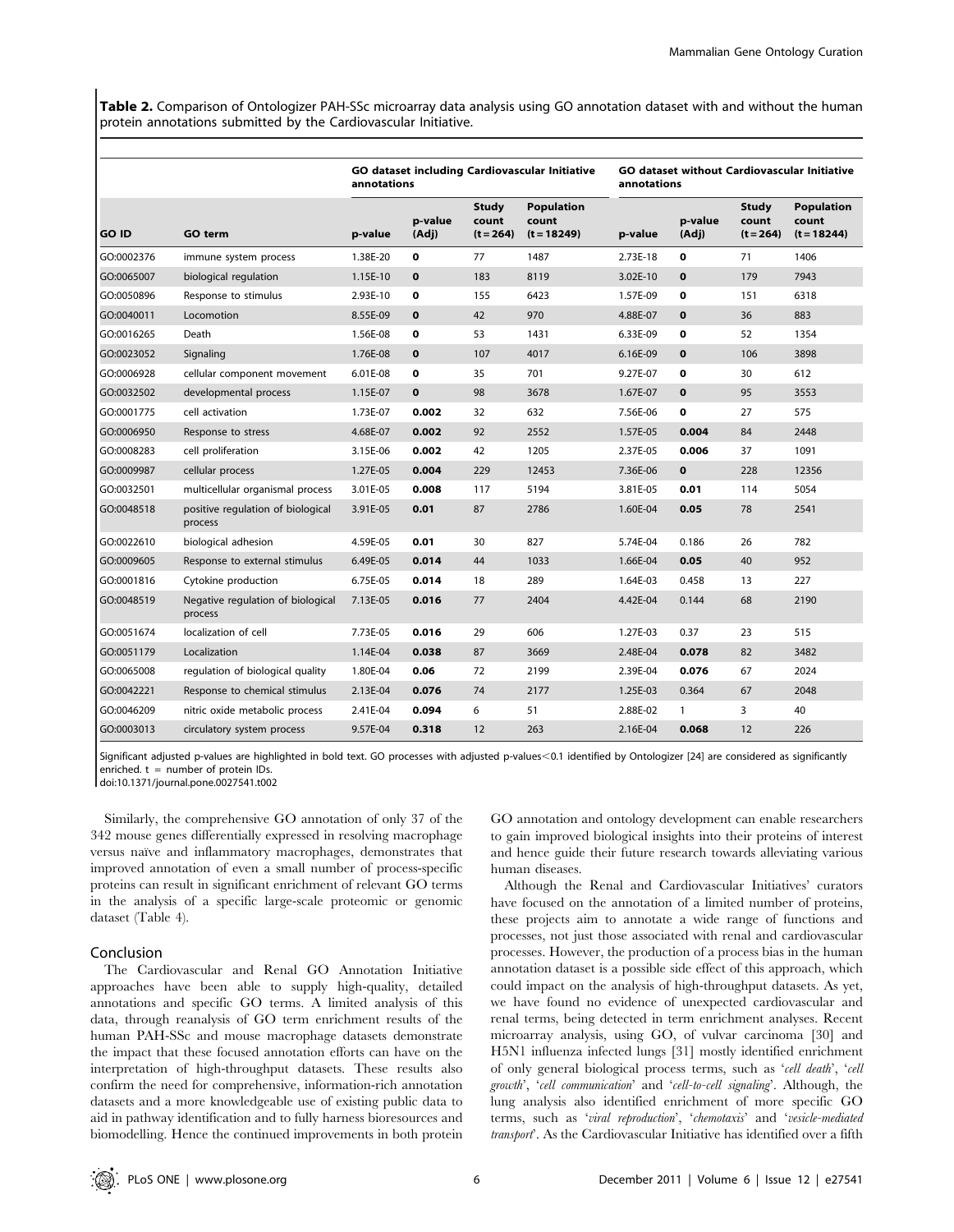Table 3. Comparison of ProfCom GO PAH-SSc microarray data analysis using GO annotation dataset with and without the human protein annotations submitted by the Cardiovascular Initiative.

|            |                                                            | annotations |                                   | GO dataset including Cardiovascular Initiative | <b>GO dataset without Cardiovascular Initiative</b><br>annotations |                                   |                                          |  |
|------------|------------------------------------------------------------|-------------|-----------------------------------|------------------------------------------------|--------------------------------------------------------------------|-----------------------------------|------------------------------------------|--|
| GO ID      | <b>GO term</b>                                             | p-value     | <b>Study count</b><br>$(t = 265)$ | <b>Population count</b><br>$(t = 18257)$       | p-value                                                            | <b>Study count</b><br>$(t = 265)$ | <b>Population count</b><br>$(t = 18252)$ |  |
| GO:0032496 | response to lipopolysaccharide                             | 5.45E-05    | 12                                | 107                                            | 1.22E-03                                                           | 10                                | 95                                       |  |
| GO:0006954 | inflammatory response                                      | 2.03E-04    | 16                                | 224                                            | 1.59E-02                                                           | 13                                | 214                                      |  |
| GO:0045768 | positive regulation of anti-apoptosis                      | 5.28E-04    | 7                                 | 34                                             | 2.06E-03                                                           | 6                                 | 27                                       |  |
| GO:0045429 | postive regulation of nitric oxide<br>biosynthetic process | 1.75E-03    | 6                                 | 26                                             | #N/A                                                               | #N/A                              | #N/A                                     |  |
| GO:0006955 | immune response                                            | 1.82E-03    | 23                                | 510                                            | 1.30E-03                                                           | 23                                | 502                                      |  |
| GO:0048661 | positive regulation of smooth muscle<br>cell proliferation | 2.22E-03    | 6                                 | 27                                             | 6.23E-03                                                           | 5                                 | 19                                       |  |
| GO:0014070 | response to organic cyclic substance                       | 3.02E-03    | 10                                | 104                                            | 2.82E-03                                                           | 10                                | 104                                      |  |
| GO:0050900 | leukocyte migration                                        | 3.60E-03    | 10                                | 106                                            | 1.94E-02                                                           | 9                                 | 103                                      |  |
| GO:0051412 | response to corticosterone stimulus                        | 6.69E-03    | 5                                 | 19                                             | 6.23E-03                                                           | 5                                 | 19                                       |  |
| GO:0019221 | cytokine-mediated signaling pathway                        | 9.66E-03    | 13                                | 203                                            | 1.32E-01                                                           | 11                                | 194                                      |  |

Significant p-values are highlighted in bold text. GO processes with p-values<0.01 identified by ProfCom GO [25] are considered as significantly enriched. t = number of protein IDs.

doi:10.1371/journal.pone.0027541.t003

of the human proteome (4,000 proteins) as relevant to cardiovascular processes, and with the number of renal protein targets increasing (and currently standing at over 1,300), neither of these annotation projects should be considered as narrowly focused efforts. However, this concern does highlight the importance of annotation providers being able to instigate complementary annotation efforts to enhance annotations and terms across a diverse set of proteins. For example, future projects could prioritize the focused annotation of all the subunits in a specific subcellular component, or protein families with similar catalytic activities across closely-related organisms.

Lack of annotation data can lead to investigators to focus only on genes they recognise [32,33] or to manually annotate genes in their own study groups [22,33,34]. These types of approaches can potentially bias data integration and result in valuable targets being over-looked. However, as targeted manual annotation appears to be becoming standard practice, we have demonstrated, through the comprehensive annotation of a few proteins within a microarray dataset, that focused annotation can have a significant impact on data interpretation (Table 4).

Understanding the variability in the annotation of the human proteome should enable users to interpret their analyses in a more critical manner. As with all term enrichment analyses, care must always be taken when interpreting some of the identified GO terms, and users need to consider whether enrichment of the more general parent terms is more physiologically relevant, or whether the term provides a meaningful interpretation of the data at all. For example, 'biological regulation', 'negative regulation of biological process' and 'cellular process' are high-level, (i.e. non-specific) GO terms that convey little information about the exact role of a gene product in a specific process. These types of terms appear quite regularly in GO term enrichment analyses as a large percentage of

Table 4. Comparison of Ontologizer macrophage data analysis using GO annotation datasets from December 2010 and April 2011.

|              |                               | <b>April 2011</b> |                                   |                                          | December 2010 |                                   |                                          |  |
|--------------|-------------------------------|-------------------|-----------------------------------|------------------------------------------|---------------|-----------------------------------|------------------------------------------|--|
| <b>GO ID</b> | GO term                       | p-value (Adj)     | <b>Study count</b><br>$(t = 257)$ | <b>Population count</b><br>$(t = 14241)$ | p-value (Adj) | <b>Study count</b><br>$(t = 258)$ | <b>Population count</b><br>$(t = 14386)$ |  |
| GO:0001775   | cell activation               | $\mathbf 0$       | 25                                | 390                                      | 0.01          | 19                                | 363                                      |  |
| GO:0002376   | immune system process         | $\bf{0}$          | 39                                | 885                                      | 0.016         | 31                                | 833                                      |  |
| GO:0008283   | cell proliferation            | $\mathbf 0$       | 38                                | 862                                      | 0.236         | 27                                | 800                                      |  |
| GO:0001816   | cytokine production           | 0.002             | 16                                | 220                                      |               | 8                                 | 205                                      |  |
| GO:0042221   | response to chemical stimulus | 0.028             | 55                                | 1538                                     |               | 37                                | 1356                                     |  |
| GO:0006928   | cellular component movement   | 0.038             | 24                                | 531                                      |               | 12                                | 483                                      |  |
| GO:0051674   | localization of cell          | 0.066             | 23                                | 507                                      |               | 11                                | 457                                      |  |
| GO:0032502   | developmental process         | 0.068             | 81                                | 3006                                     | 0.982         | 65                                | 2832                                     |  |
| GO:0071887   | leukocyte apoptosis           | 0.092             | 7                                 | 41                                       |               | 2                                 | 24                                       |  |

Significant p-values are highlighted in bold text. GO processes with adjusted p-values<0.1 identified by Ontologizer [24] are considered as significantly enriched. t = number of protein IDs.

doi:10.1371/journal.pone.0027541.t004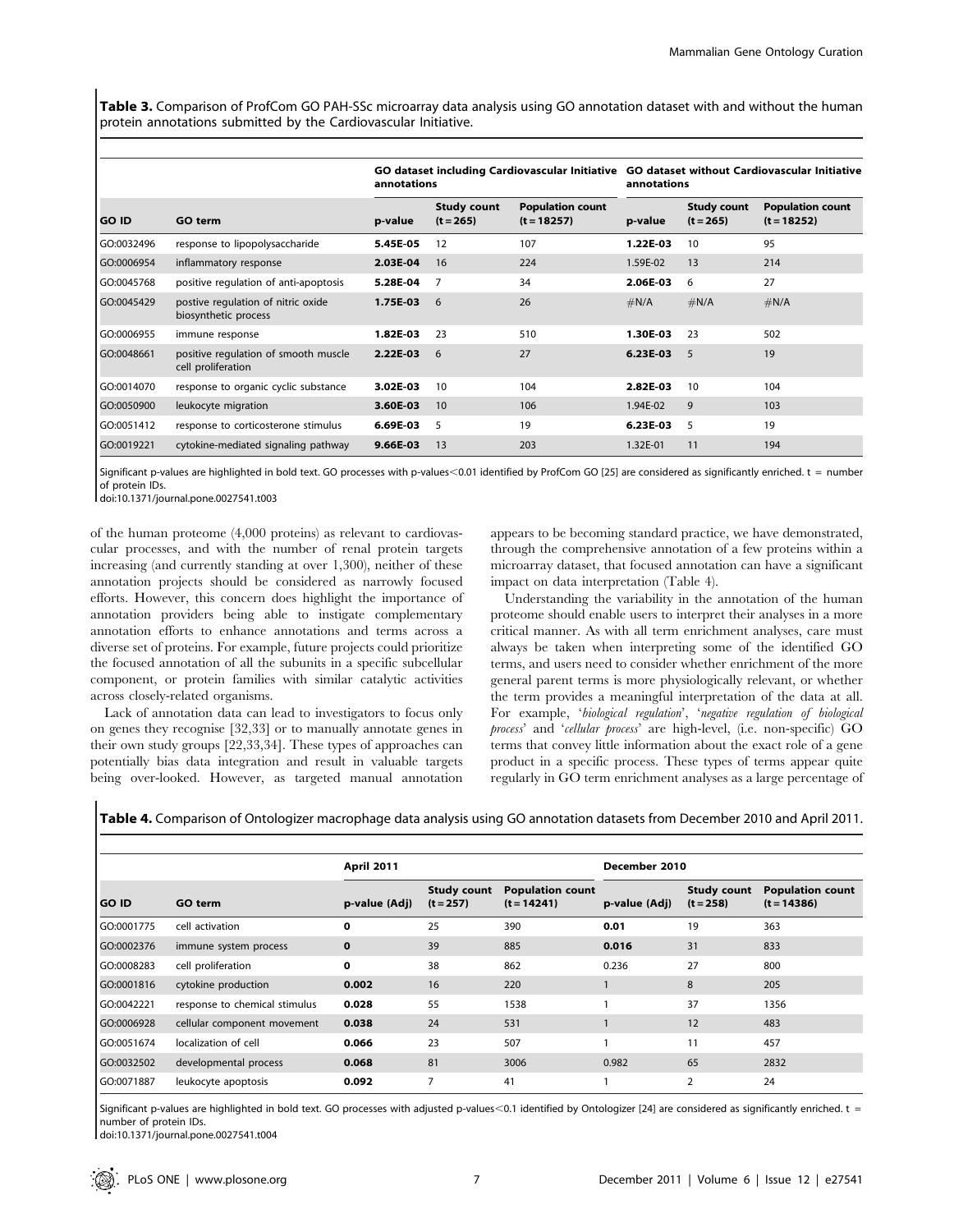gene products will be involved in one or several cellular processes, or regulation thereof, but it does not add any value to the interpretation of a dataset to regard these non-specific terms as important. The continuing development of existing (and new) tools and the lack of information in published papers about the source of the annotation datasets, the ontology and tool versions and the statistical methods used in an analysis make it impossible to precisely reproduce the analysis of a dataset. Full disclosure of the datasets and methods needs to become standard practice to enable the interpretation of high-throughput datasets to be reproducible and accountable. Our multiple analyses have confirmed that despite considerable variation in the number of GO terms enriched, many of the key processes, which would be expected to be associated with PAH-SSc disease phenotype, are significantly over-represented in each of the output files from a variety of different tools. This demonstrates a current need to use appropriate, as well as a variety, of term enrichment tools for the evaluation of a high-throughput dataset, to ensure a balanced and reproducible interpretation (for information about the choice of term enrichment tools see Rhee et al. [35]).

The impact of both the Renal and Cardiovascular Initiatives on renal and cardiovascular research can be greatly improved through the involvement of experts from the respective research communities and model organism databases. Consequently, a range of online facilities have been made available to encourage scientists to review and comment on GO annotations, suggest improvements to the descriptiveness of renal and cardiovascularrelated GO terms and to suggest publications or proteins for curation (available at www.ebi.ac.uk/GOA/contactus.html and www.ucl.ac.uk/cardiovasculargeneontology/feedback). In this way it is possible to ensure that current accumulated knowledge has been comprehensively reviewed and correctly summarized by the dedicated curation team. Members of these communities have already participated in these initiatives and have contributed to the consistent representation of a variety of processes across a range of species.

Any biological community group who would be interested in supporting the improved annotation of their area of expertise should contact the authors, or members of the GO Consortium, to discuss the options available.

#### Materials and Methods

#### Determination of number of annotations per protein

The QuickGO tool at http://www.ebi.ac.uk/QuickGO [5], which supplies a comprehensive set of GO annotations for UniProtKB proteins, was used to report the number of manual annotations per proteins on  $11<sup>th</sup>$  June 2011. This was achieved by filtering for all manual human protein annotations in the UniProt GOA dataset (i.e. restricted to taxon ID 9606 and all manual evidence codes). The number of manual annotations per human protein in the focused Cardiovascular and Renal Initiatives prioritised protein lists was identified by including the ID filter and selecting the BHF-UCL and KRUK protein lists.

## Determination of GO term granularity

Granularity of annotations were measured by calculating the maximum distance of a GO term from the root node terms either 'GO:0008150 biological\_process', 'GO:0003674 molecular\_function' and 'GO:0005575 cellular\_component' using the transitive 'is a' and 'part of' GO relationships. Root node terms were given a granularity score of one and direct descendant terms a score of two. Therefore, as an example, a term supplied with granularity score of eight will have seven terms between it and the root term as measured using the connecting path in the ontology. The measurement of granularity was based on the Gene Ontology CVS revision 4.1033 (July  $8^{th}$  2011) at http://cvsweb.geneontology.org/cgi-bin/ cvsweb.cgi/go/ontology/gene\_ontology.obo and the annotation file gene\_association.goa\_human.99.gz (June  $25<sup>th</sup> 2011$ ).

## Statistical analysis

The differing granularity distributions of GO term annotations created by the Cardiovascular and Renal Initiatives and by the other human protein annotation efforts which are not system focused were compared using the Mann Whitney U test.

## Microarray datasets used for analysis

The PAH-SSc dataset analysed used the 271 gene IDs identified by microarray analysis of peripheral blood mononuclear cells from 5 normal versus 10 PAH-SSc patients using Affymetrix GeneChip HG\_U133A\_2.0 The PAH-SSc-associated genes were identified by filtering for a 2.45 fold-change and 1% false discovery rate [22].

The macrophage microarray dataset analysed used the 342 gene IDs identified as differentially expressed in peritoneal resolving macrophages ( $n = 6$ ) versus peritoneal naïve ( $n = 6$ ) and pro-inflammatory  $(n = 6)$  macrophages using Affymetrix Gene-Chip Mouse Genome 430 2.0 Array. Data is located in GeneXpress, accession number E-MEXP-3189. The resolving macrophage differentially expressed genes were identified by filtering for 1.5 fold-change and 5% false discovery rate [26].

#### GO analysis tools

The background 'population' set used for all analyses of the PAH-SSC dataset was the reviewed set of human proteins with the 'Complete proteome' keyword in UniProtKB (obtained on 1st April 2011) with the exception of ProfCom GO which used all the proteins present in the annotation file being analysed. The mouse 'population' set used was the reviewed set of mouse proteins with the 'Complete proteome' keyword in UniProtKB (obtained on 6th April 2011).

Reanalysis of the overexpression of GO terms was performed using Ontologizer (http://compbio.charite.de/index.php/ ontologizer2.html [24]), ProfCom GO (http://www.bioprofiling. de [25,36]), and GenMAPP GO-Elite (http://www.genmapp.org/ go\_elite/ [23]).

GO term enrichment in Ontologizer was calculated using the parent-child intersection analysis method [37] and uses a modified Fisher's exact analysis. The single-step minP procedure of Westfall-Young was applied as multiple testing correction. Terms were considered significantly enriched if the adjusted p-value was  $< 0.1$ .

BioProfiling.de (http://bioprofiling.de/) [25] provides an analytical toolkit for the interpretation of a gene/protein list. The gene list is profiled with respect to the most information available regarding gene function, protein interactions, pathway relationships, in silico predicted microRNA to gene associations, as well as information collected by text mining. This study has made use of the gene function (GO) profiling tool ProfCom [36]. Term enrichment in ProfCom GO was performed on annotation files described in the 'Data files' section below. ProfCom GO uses the Monte-Carlo simulation approach for multiple testing correction and hypergeometric/greedy heuristics. Terms were considered significantly enriched if the p-value was  $<\!\!0.01.$ 

For GO-Elite analysis (http://www.genmapp.org/go\_elite/ [23]) we used the EnsMart62plus database version with a z-score cut-off of  $>1.96$ , the minimum number of changed genes was set at 3 and the permuted p-value cut-off was  $<$ 0.05. GO-Elite uses